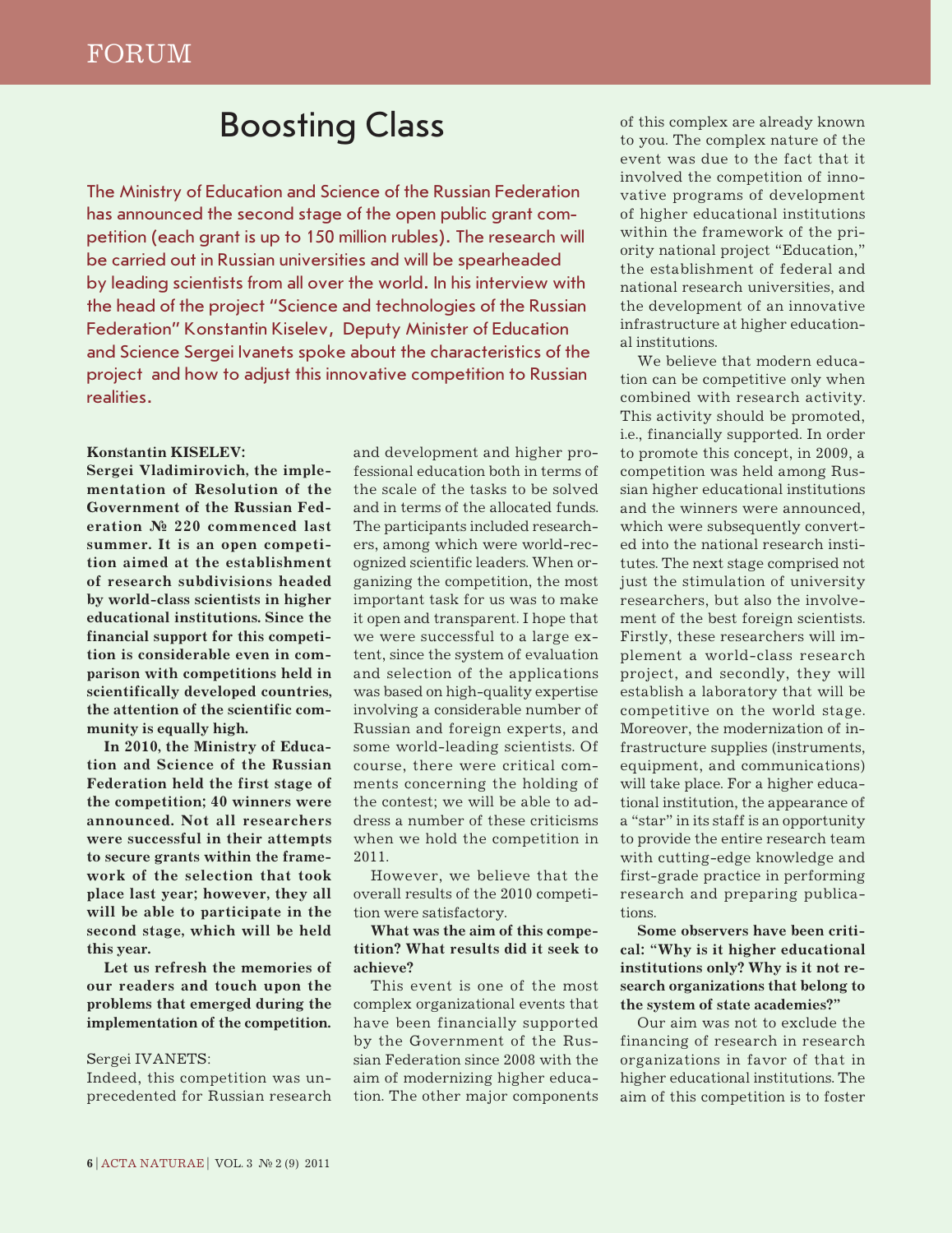an increase in the level of higher educational institutions and control the quality of education, ensuring that it remains competitive at the international level.

Meanwhile, other organizational and financial instruments are used to support research in state academies of sciences.

**You have mentioned the involvement of a large number of experts, including foreign ones, in the selection and assessment of the applications. To what extent was this activity "unusual" for the Ministry?**

In general, we have a rather representative and wide expert base which has been used in the Russian Federal when holding various competitions in the research and development sector and in the higher professional education sector. However, during this competition we had an additional problem to solve: that of contacting experts. The involvement of a large number of international experts was necessary for the success of the first stage of the contest. The experts were either contacted directly, or, through special organizations which deal with the organization of the expertise of research projects by nature of their professional activity. This was how the task was solved, and now we have contacts and business relations with these experts. We are certain that this will be a considerable advantage for us at the second stage of the competition.

## **Sometimes a conflict of interests may emerge even in perfect expertise. It is inevitable. Did the Ministry have to fight against it somehow?**

Yes, sometimes it may happen: the circle of experts and executors of large international projects is not boundless. In our case, an expert pledges that he will report on a possible conflict of interests, if one exists, and will not contribute expertise to that certain project.



Sergei Ivanets

We also avoid conflicts of interests due to the fact that half of our expert group includes foreign researchers who do not have any direct relationship with Russian higher educational institutions. Moreover, the expert group leaders pay careful attention to ethical issues, since in the scientific community, reputation is more valuable than those hypothetical advantages that may be acquired through the award of unfair points to a certain project.

## **Is the geography of expertise wide?**

Yes, the geography is appreciably wide and corresponds to the terms of the competition. All countries that are considered key players in terms of science and technology have been embraced: the United States of America, the European Union, sections of Latin America, and a number of experts from South Eastern Asia.

**The President of Russia and the Government of the Russian Federation support the idea of involving**  **foreign scientists and experts. The problem is that people who come to Russia, especially those who are used to a certain standard of existing institutional settings and institutions, may have difficulties adapting to the conditions that exist in our country.**

Speaking about the day to day life of a foreign scientist in our country, we see no particular problems: the grant amount is appreciably large to solve these problems, especially if a foreign scientist has to be in Russia for 4 months per year in total (not necessarily consecutively).

Of course, there are some limitations that can cause certain difficulties, such as those associated with the migration legislation requirements, or those connected with the import/export of biological samples and reagents. Unfortunately, I cannot say that all these problems have already been solved. However, we are making progress and they are being solved, step by step.